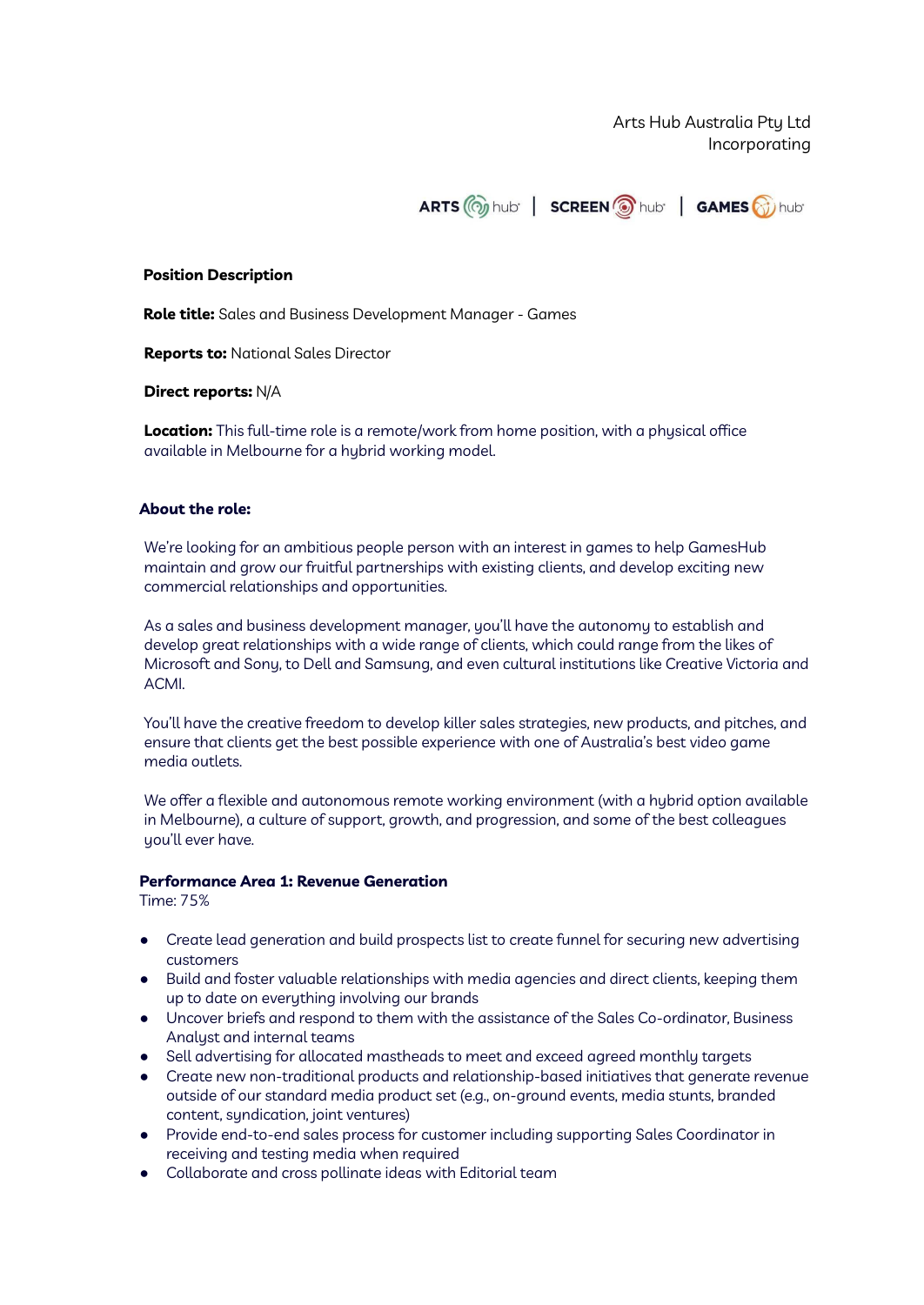Key performance indicators

- Performance to agreed lead generation targets
- Conversion rate of leads to customers
- Performance to agreed sales budgets
- Yield and benchmarking performance
- Delivery of new sales initiatives / product development
- Relationship strengths

# **Performance Area 2: Reporting**

Time: 15%

- Review weekly lead generation results and revenue with National Sales Director
- Review monthly and quarterly revenue performance to budget and provide insight, commentary and actions plans to ensure budgets are exceeded
- Review analytics across all allocated mastheads in order to leverage this information for client benefit
- Log sales and client activity within CRM
- Provide clients with end of campaign reports
- Provide insight and vision around current and future market conditions and how this may impact business
- Provide accurate rolling weekly reporting and forecasts on revenue expectations.

### Key performance indicators

- Demonstrated understanding and ability to forecast revenue accurately
- Strong understanding of market requirements and ability to deliver results
- Ability to utilise data to provide insights and sales strategies.

### **Performance Area 3: Planning**

Time: 10%

- Prepare, implement, and review GamesHub and ScreenHub quarterly and annual sales strategies in conjunction with National Sales Director, Editorial and wider sales team
- Maintain in-depth knowledge of the clients within your allocated mastheads including their product release schedule and briefing cycle
- Maintain in-depth knowledge of the media industry and the current trends and news that will impact our day-to-day
- Develop new sales proposal collateral and manage existing sales collateral for your allocated mastheads with the Digital Product and Marketing Team
- Survey your clients for feedback on our products and services to ensure we're exceeding expectations